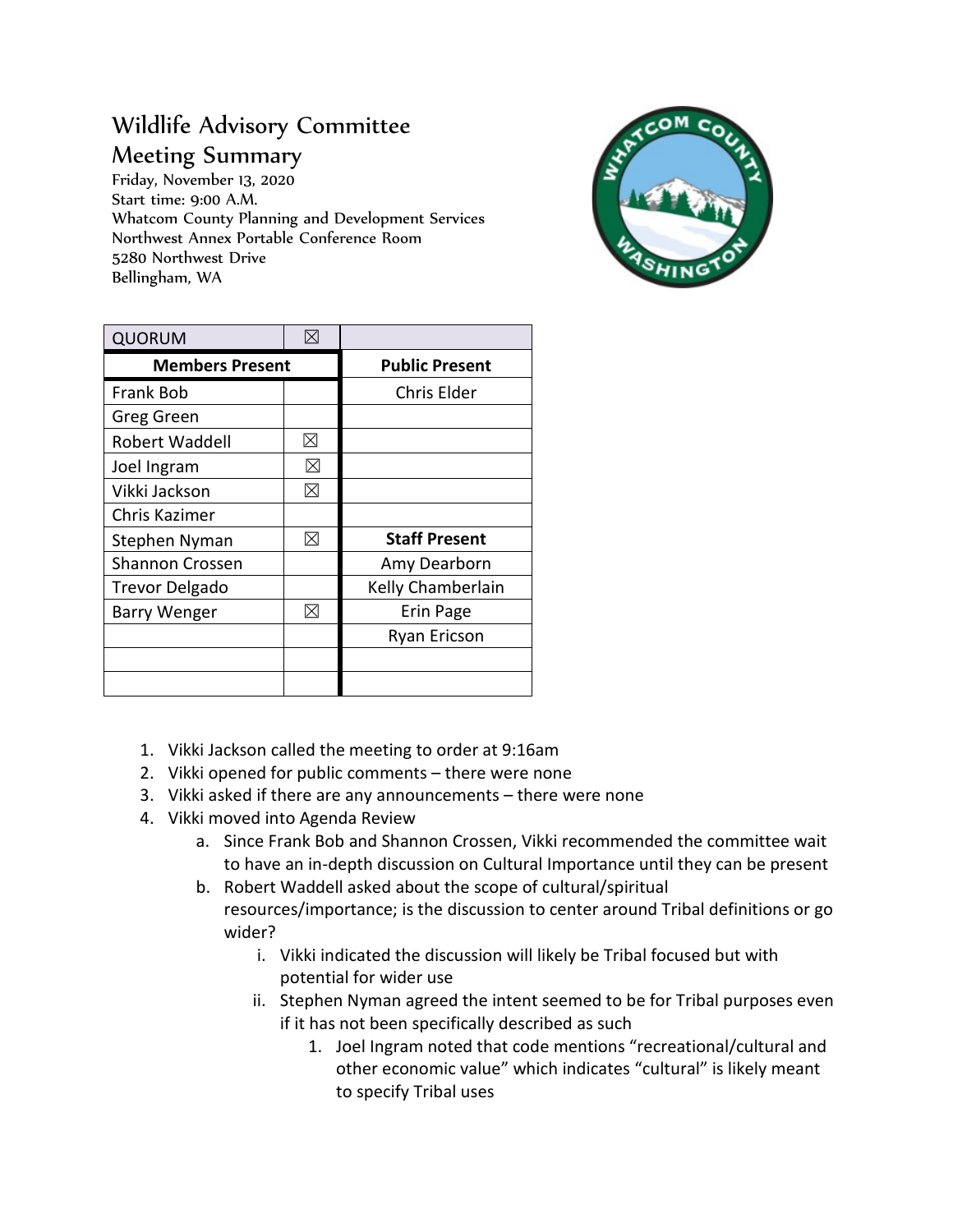- 5. Vikki asked if there are any comments on the previous meeting minutes there were none
	- a. Stephen moved to approve; Vikki seconded
	- b. October meeting minutes approved
- 6. Barry provided excerpts from county and state Shoreline Management Practices (see attached documents on Committee page)
	- a. Barry noted there is no definition of *spiritual* significance for sites, only for physical literal items or structures/artifacts, remains
		- i. Ryan Ericson specified when protecting natural resource lands cultural values are considered and the field of consideration is narrowed to species in decline due to threatened habitat. "Local importance" of habitat is a broad definition
		- ii. Ryan also noted changes are being made to Cultural Resources definitions in the Shoreline Management Practices update to make them more comprehensive
			- 1. The Critical Areas Ordinance and Shoreline Management Practices update are with Council at this time and it would be very beneficial to have the Species of Local Importance List from the Committee to go along with it, otherwise the Species List will have to go to Council individually
			- 2. Ryan told the Committee he requires the List and enough information to justify each species if asked
				- a. Stephen's existing review format will work
				- b. Robert noted he will add a county map for Elk to his review
- 7. Stephen asked if there are any species that can be added to the list for certain since the Committee will not be able to finish all its planned reviews by January
	- a. Barry noted interested in adding a "Research List" to species without enough information available – he would like the list to be an educational/research tool for the public
	- b. Amy Dearborn mentioned she would like to add Mature Forest to the list for Habitats of Local Importance; this addition may capture keystone species that don't otherwise have enough information to include on the Species List
		- i. Barry specified that he is particularly interested in protecting bat habitats
		- ii. Vikki noted that both Mature Forests and bat habitats are already protected in PHS.
			- 1. Amy stated there is not public access to many public sites.
		- iii. Joel reminded the Committee that if the Species List is going to include already-protected species it will need to very clearly define what additional protections or recommendations are desired
		- iv. Ryan noted that Whatcom County Natural Resources staff make attempts to request species reviews during the permitting process but the incoming reports are inconsistent; County staff can only provide